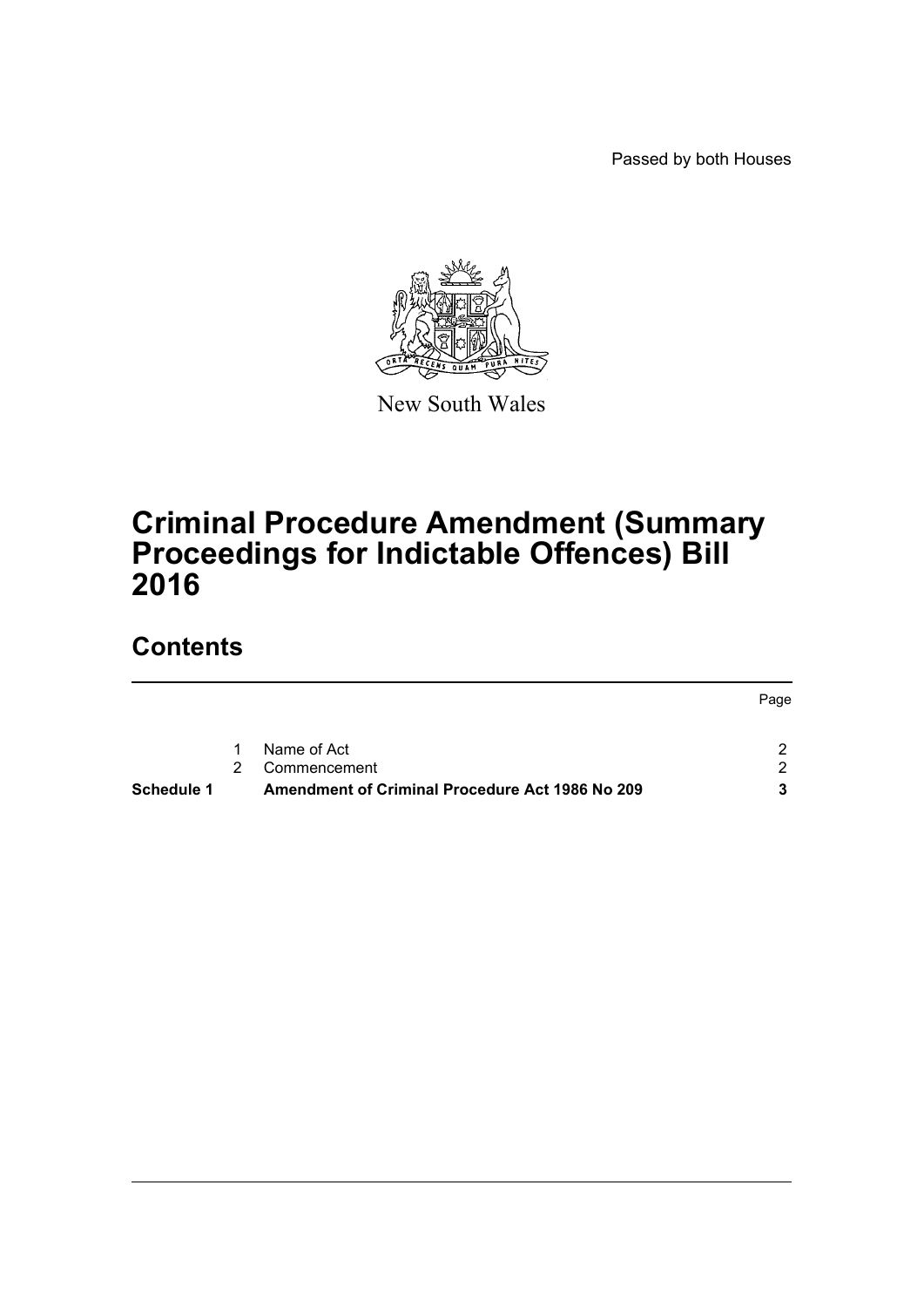*I certify that this public bill, which originated in the Legislative Assembly, has finally passed the Legislative Council and the Legislative Assembly of New South Wales.*

> *Clerk of the Legislative Assembly. Legislative Assembly, Sydney,* , 2016



New South Wales

# **Criminal Procedure Amendment (Summary Proceedings for Indictable Offences) Bill 2016**

Act No , 2016

An Act to amend the *Criminal Procedure Act 1986* to provide for certain additional indictable offences to be tried summarily.

*I have examined this bill and find it to correspond in all respects with the bill as finally passed by both Houses.*

*Assistant Speaker of the Legislative Assembly.*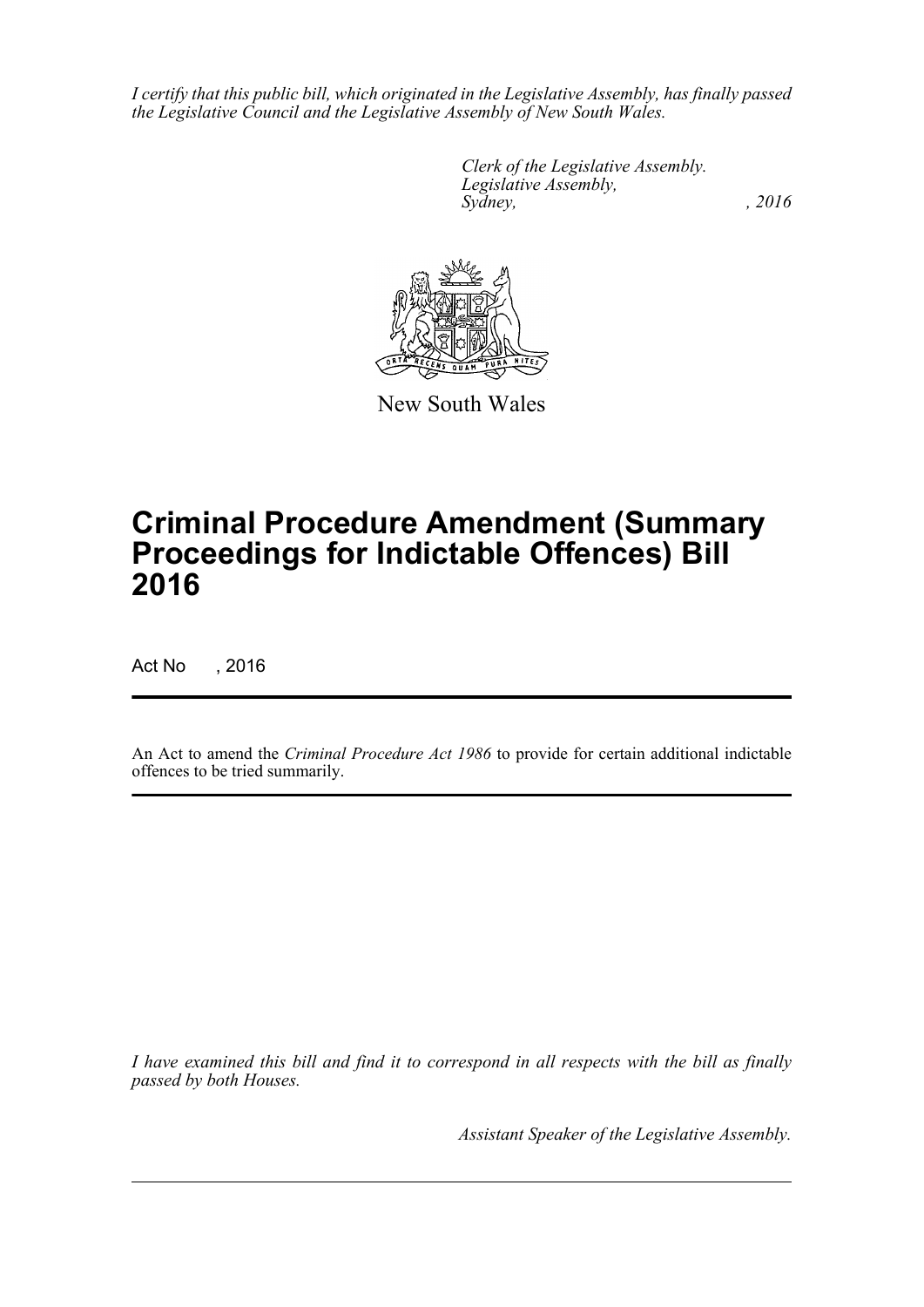Criminal Procedure Amendment (Summary Proceedings for Indictable Offences) Bill 2016 [NSW]

#### <span id="page-2-0"></span>**The Legislature of New South Wales enacts:**

#### **1 Name of Act**

This Act is the *Criminal Procedure Amendment (Summary Proceedings for Indictable Offences) Act 2016*.

#### <span id="page-2-1"></span>**2 Commencement**

This Act commences on a day or days to be appointed by proclamation.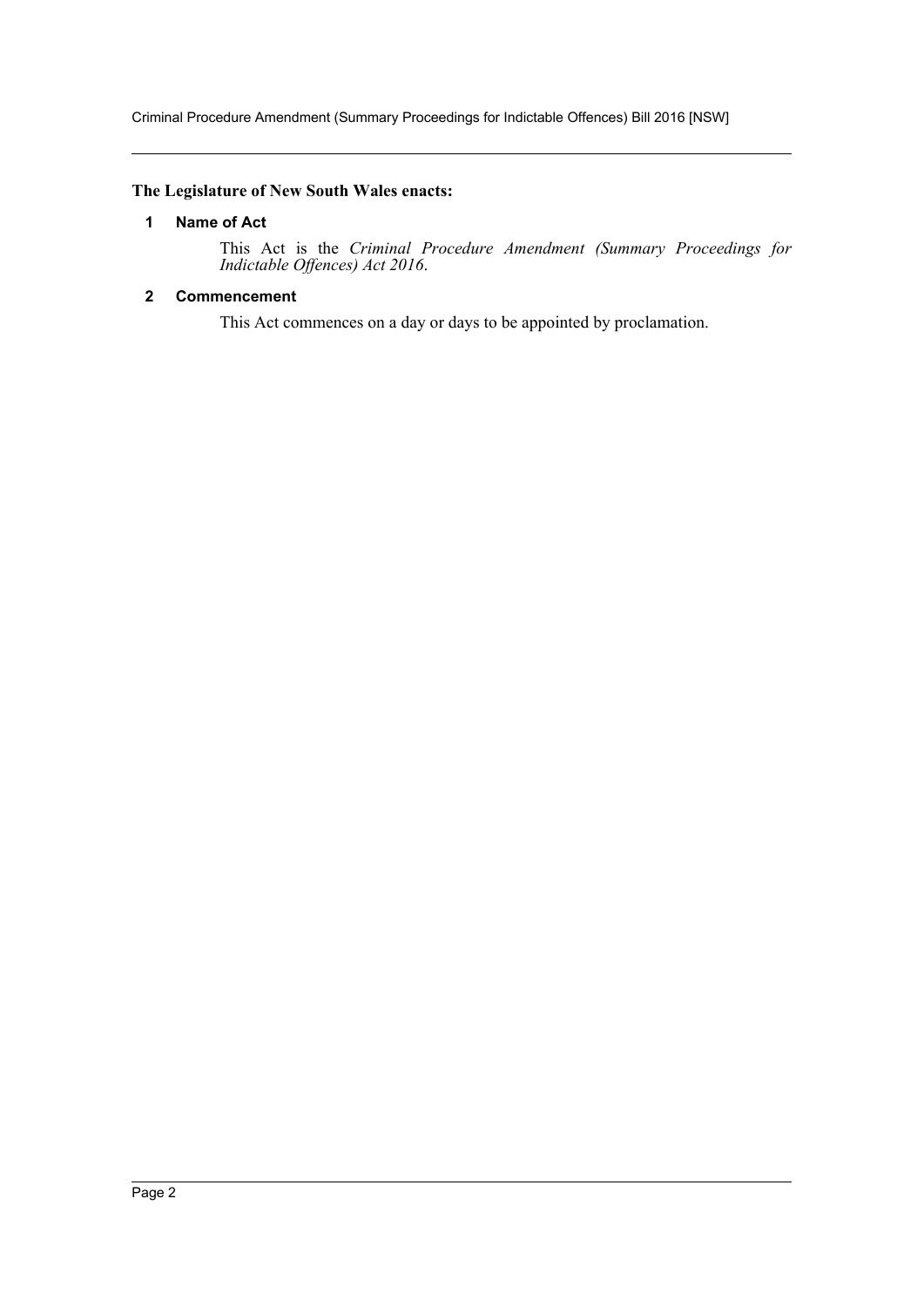Criminal Procedure Amendment (Summary Proceedings for Indictable Offences) Bill 2016 [NSW] Schedule 1 Amendment of Criminal Procedure Act 1986 No 209

### <span id="page-3-0"></span>**Schedule 1 Amendment of Criminal Procedure Act 1986 No 209**

### **[1] Section 348 Offences in respect of which an intervention program may be conducted**

Omit section 348 (2) (a). Insert instead:

(a) an offence under section 35 (Reckless grievous bodily harm or wounding) or 35A (1) (Cause dog to inflict grievous bodily harm) of the *Crimes Act 1900*,

#### **[2] Schedule 1 Indictable offences triable summarily**

Omit "maliciously" wherever occurring in clauses 6, 7 and 8 of Table 1. Insert instead "intentionally or recklessly".

#### **[3] Schedule 1, Table 1**

Insert after clause 8:

#### **8A Breaking and entering in company**

An offence under section 109 (2), 111 (2), 112 (2) or 113 (2) of the *Crimes Act 1900* where:

- (a) the serious indictable offence alleged is stealing or intentionally or recklessly destroying or damaging property, and
- (b) the value of the property stolen or destroyed, or the value of the damage to the property, does not exceed \$60,000, and
- (c) the only circumstance of aggravation is that the alleged offender is in the company of another person or persons.

#### **[4] Schedule 2 Savings, transitional and other provisions**

Insert at the end of the Schedule, with appropriate Part and clause numbering:

### **Part Provisions consequent on enactment of Criminal Procedure Amendment (Summary Proceedings for Indictable Offences) Act 2016**

#### **Definitions**

In this Part:

*amending Act* means the *Criminal Procedure Amendment (Summary Proceedings for Indictable Offences) Act 2016*.

*former provisions* means clauses 6, 7 and 8 of Table 1 of Schedule 1 to this Act as in force before the commencement of Schedule 1 [2] to the amending Act.

#### **Application of amendments**

(1) Each of the former provisions continues to apply in relation to proceedings for offences alleged to have been committed before the repeal of section 5 of the *Crimes Act 1900*.

**Note.** Section 5 of the *Crimes Act 1900* defined the term *maliciously* for the purposes of that Act and was repealed by the *Crimes Amendment Act 2007*.

(2) A reference in any of the former provisions to maliciously is taken to have always included a reference to intentionally or recklessly for offences alleged